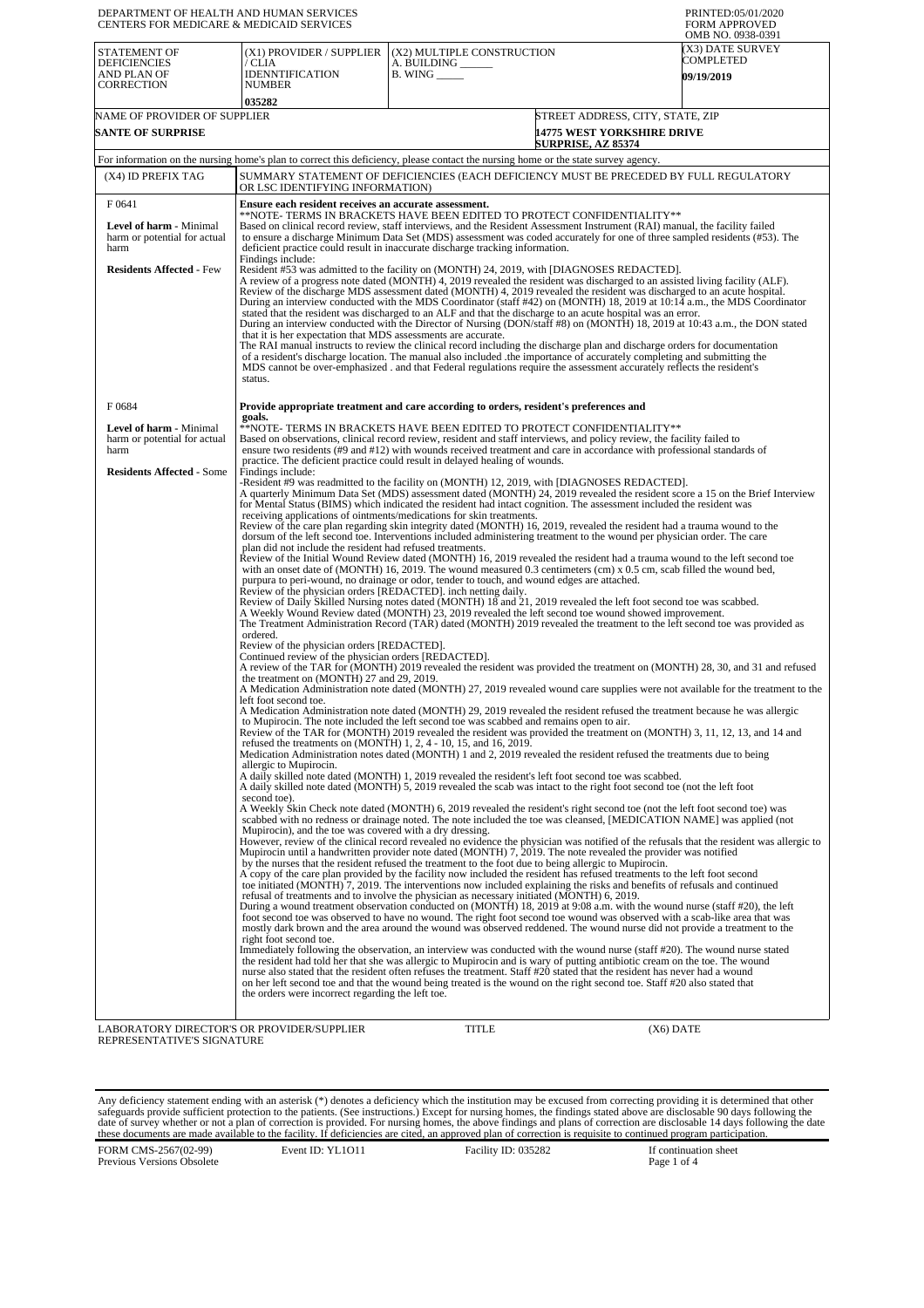| DEPARTMENT OF HEALTH AND HUMAN SERVICES<br>CENTERS FOR MEDICARE & MEDICAID SERVICES                                 |                                                                                                                                                                                                                                                                                                                                                                                                                                                                                                                                                                                                                                                                                                                                                                                                                                                                                                                                                                                                                                                                                                                       |                                                                                                                                                                                                                                                                                                                                                                                                                                                                                                                                                                                                                                                                                                                                                                                                                                                                                                                                                                                                                                                                                                                                                                                                                                                                                                                                                                                                                                                                                                                                                                                                                                                                                                                                                                                                                                                                                                                                                                                                                                                                                                                                                                                                                                                                                                                                                                                                                                                                                                                                                                                                                                                                                                                                                                                                                                                                                                                                                                                                                                                                                                                                                                                                                                                                                                                                                                                                                                                                                                                                                                                                                                                                                                                                                                                                                                                                                                                                                                                                                                                                                                                                                                                                                                                                                                                                                                                                                                                                                                                                                                                                                                                                                                                                                                                                                                                                                                                                                                                                                                                                                                                                                                                          | PRINTED:05/01/2020<br><b>FORM APPROVED</b><br>OMB NO. 0938-0391 |  |  |
|---------------------------------------------------------------------------------------------------------------------|-----------------------------------------------------------------------------------------------------------------------------------------------------------------------------------------------------------------------------------------------------------------------------------------------------------------------------------------------------------------------------------------------------------------------------------------------------------------------------------------------------------------------------------------------------------------------------------------------------------------------------------------------------------------------------------------------------------------------------------------------------------------------------------------------------------------------------------------------------------------------------------------------------------------------------------------------------------------------------------------------------------------------------------------------------------------------------------------------------------------------|------------------------------------------------------------------------------------------------------------------------------------------------------------------------------------------------------------------------------------------------------------------------------------------------------------------------------------------------------------------------------------------------------------------------------------------------------------------------------------------------------------------------------------------------------------------------------------------------------------------------------------------------------------------------------------------------------------------------------------------------------------------------------------------------------------------------------------------------------------------------------------------------------------------------------------------------------------------------------------------------------------------------------------------------------------------------------------------------------------------------------------------------------------------------------------------------------------------------------------------------------------------------------------------------------------------------------------------------------------------------------------------------------------------------------------------------------------------------------------------------------------------------------------------------------------------------------------------------------------------------------------------------------------------------------------------------------------------------------------------------------------------------------------------------------------------------------------------------------------------------------------------------------------------------------------------------------------------------------------------------------------------------------------------------------------------------------------------------------------------------------------------------------------------------------------------------------------------------------------------------------------------------------------------------------------------------------------------------------------------------------------------------------------------------------------------------------------------------------------------------------------------------------------------------------------------------------------------------------------------------------------------------------------------------------------------------------------------------------------------------------------------------------------------------------------------------------------------------------------------------------------------------------------------------------------------------------------------------------------------------------------------------------------------------------------------------------------------------------------------------------------------------------------------------------------------------------------------------------------------------------------------------------------------------------------------------------------------------------------------------------------------------------------------------------------------------------------------------------------------------------------------------------------------------------------------------------------------------------------------------------------------------------------------------------------------------------------------------------------------------------------------------------------------------------------------------------------------------------------------------------------------------------------------------------------------------------------------------------------------------------------------------------------------------------------------------------------------------------------------------------------------------------------------------------------------------------------------------------------------------------------------------------------------------------------------------------------------------------------------------------------------------------------------------------------------------------------------------------------------------------------------------------------------------------------------------------------------------------------------------------------------------------------------------------------------------------------------------------------------------------------------------------------------------------------------------------------------------------------------------------------------------------------------------------------------------------------------------------------------------------------------------------------------------------------------------------------------------------------------------------------------------------------------------------------------|-----------------------------------------------------------------|--|--|
| STATEMENT OF<br><b>DEFICIENCIES</b><br>AND PLAN OF<br><b>CORRECTION</b>                                             | (X1) PROVIDER / SUPPLIER<br>/ CLIA<br><b>IDENNTIFICATION</b><br><b>NUMBER</b><br>035282                                                                                                                                                                                                                                                                                                                                                                                                                                                                                                                                                                                                                                                                                                                                                                                                                                                                                                                                                                                                                               | (X2) MULTIPLE CONSTRUCTION<br>A. BUILDING<br>$B.$ WING $\_\_\_\_\_\$                                                                                                                                                                                                                                                                                                                                                                                                                                                                                                                                                                                                                                                                                                                                                                                                                                                                                                                                                                                                                                                                                                                                                                                                                                                                                                                                                                                                                                                                                                                                                                                                                                                                                                                                                                                                                                                                                                                                                                                                                                                                                                                                                                                                                                                                                                                                                                                                                                                                                                                                                                                                                                                                                                                                                                                                                                                                                                                                                                                                                                                                                                                                                                                                                                                                                                                                                                                                                                                                                                                                                                                                                                                                                                                                                                                                                                                                                                                                                                                                                                                                                                                                                                                                                                                                                                                                                                                                                                                                                                                                                                                                                                                                                                                                                                                                                                                                                                                                                                                                                                                                                                                     | (X3) DATE SURVEY<br>COMPLETED<br><b>09/19/2019</b>              |  |  |
| NAME OF PROVIDER OF SUPPLIER<br><b>SANTE OF SURPRISE</b>                                                            |                                                                                                                                                                                                                                                                                                                                                                                                                                                                                                                                                                                                                                                                                                                                                                                                                                                                                                                                                                                                                                                                                                                       | STREET ADDRESS, CITY, STATE, ZIP<br><b>14775 WEST YORKSHIRE DRIVE</b><br><b>SURPRISE, AZ 85374</b>                                                                                                                                                                                                                                                                                                                                                                                                                                                                                                                                                                                                                                                                                                                                                                                                                                                                                                                                                                                                                                                                                                                                                                                                                                                                                                                                                                                                                                                                                                                                                                                                                                                                                                                                                                                                                                                                                                                                                                                                                                                                                                                                                                                                                                                                                                                                                                                                                                                                                                                                                                                                                                                                                                                                                                                                                                                                                                                                                                                                                                                                                                                                                                                                                                                                                                                                                                                                                                                                                                                                                                                                                                                                                                                                                                                                                                                                                                                                                                                                                                                                                                                                                                                                                                                                                                                                                                                                                                                                                                                                                                                                                                                                                                                                                                                                                                                                                                                                                                                                                                                                                       |                                                                 |  |  |
|                                                                                                                     |                                                                                                                                                                                                                                                                                                                                                                                                                                                                                                                                                                                                                                                                                                                                                                                                                                                                                                                                                                                                                                                                                                                       | For information on the nursing home's plan to correct this deficiency, please contact the nursing home or the state survey agency.                                                                                                                                                                                                                                                                                                                                                                                                                                                                                                                                                                                                                                                                                                                                                                                                                                                                                                                                                                                                                                                                                                                                                                                                                                                                                                                                                                                                                                                                                                                                                                                                                                                                                                                                                                                                                                                                                                                                                                                                                                                                                                                                                                                                                                                                                                                                                                                                                                                                                                                                                                                                                                                                                                                                                                                                                                                                                                                                                                                                                                                                                                                                                                                                                                                                                                                                                                                                                                                                                                                                                                                                                                                                                                                                                                                                                                                                                                                                                                                                                                                                                                                                                                                                                                                                                                                                                                                                                                                                                                                                                                                                                                                                                                                                                                                                                                                                                                                                                                                                                                                       |                                                                 |  |  |
| (X4) ID PREFIX TAG                                                                                                  | OR LSC IDENTIFYING INFORMATION)                                                                                                                                                                                                                                                                                                                                                                                                                                                                                                                                                                                                                                                                                                                                                                                                                                                                                                                                                                                                                                                                                       | SUMMARY STATEMENT OF DEFICIENCIES (EACH DEFICIENCY MUST BE PRECEDED BY FULL REGULATORY                                                                                                                                                                                                                                                                                                                                                                                                                                                                                                                                                                                                                                                                                                                                                                                                                                                                                                                                                                                                                                                                                                                                                                                                                                                                                                                                                                                                                                                                                                                                                                                                                                                                                                                                                                                                                                                                                                                                                                                                                                                                                                                                                                                                                                                                                                                                                                                                                                                                                                                                                                                                                                                                                                                                                                                                                                                                                                                                                                                                                                                                                                                                                                                                                                                                                                                                                                                                                                                                                                                                                                                                                                                                                                                                                                                                                                                                                                                                                                                                                                                                                                                                                                                                                                                                                                                                                                                                                                                                                                                                                                                                                                                                                                                                                                                                                                                                                                                                                                                                                                                                                                   |                                                                 |  |  |
| F0684<br><b>Level of harm - Minimal</b><br>harm or potential for actual<br>harm<br><b>Residents Affected - Some</b> | (continued from page 1)<br>An interview was conducted with the Interim Administrator (staff #220) on (MONTH) 19, 2019 at 09:02. Staff #220 stated the<br>expectation is that if a treatment is refused, other approaches will be tried, the refusal will be documented, and the<br>physician and wound nurse will be notified. Staff #220 also stated any refusals or changes of treatment would be documented in<br>progress notes, daily nursing notes, or the wound review notes.<br>-Resident #12 was readmitted to the facility on (MONTH) 27, 2019, with [DIAGNOSES REDACTED].<br>A PPS (Prospective Payment System) 30-day MDS assessment dated (MONTH) 24, 2019 revealed a score of 13 on the BIMS which<br>indicated the resident was cognitively intact. The assessment also included the resident had a skin tear and was receiving<br>applications of ointments/medications for skin treatment.<br>Review of the care plan regarding skin integrity revealed the resident had a skin tear to the left knee. Interventions<br>included administering treatment to the skin impairment per physician order. |                                                                                                                                                                                                                                                                                                                                                                                                                                                                                                                                                                                                                                                                                                                                                                                                                                                                                                                                                                                                                                                                                                                                                                                                                                                                                                                                                                                                                                                                                                                                                                                                                                                                                                                                                                                                                                                                                                                                                                                                                                                                                                                                                                                                                                                                                                                                                                                                                                                                                                                                                                                                                                                                                                                                                                                                                                                                                                                                                                                                                                                                                                                                                                                                                                                                                                                                                                                                                                                                                                                                                                                                                                                                                                                                                                                                                                                                                                                                                                                                                                                                                                                                                                                                                                                                                                                                                                                                                                                                                                                                                                                                                                                                                                                                                                                                                                                                                                                                                                                                                                                                                                                                                                                          |                                                                 |  |  |
| F0689<br>Level of harm - Minimal<br>harm or potential for actual<br>harm<br><b>Residents Affected - Some</b>        | The physician's orders [REDACTED].<br>2019.<br>expected the bandage to be changed a while ago.<br>floor nurses provide the day to day treatments.<br>section in the electronic clinical record.<br>supervision to prevent accidents.<br>falling.<br>Findings included:<br>5.<br>degrees Fahrenheit (F).<br>$130.7$ degrees F.                                                                                                                                                                                                                                                                                                                                                                                                                                                                                                                                                                                                                                                                                                                                                                                         | Review of the TAR for (MONTH) 2019 revealed the treatment was provided on (MONTH) 1, 4, 7, and 10.<br>Continued review of the TAR for (MONTH) 2019 revealed the treatment for [REDACTED].<br>However, review of the nursing notes for (MONTH) 13, 2019 revealed no information regarding the treatment to the left knee.<br>Further review of the notes revealed a Medication Administration Note that the treatment to the left knee was due on (MONTH) 14,<br>However, review of the TAR for (MONTH) 2019 revealed no documentation the left knee treatment was provided on (MONTH) 14,<br>2019 but did include the treatment was provided on (MONTH) 16, 2019.<br>During an interview conducted with the resident on (MONTH) 16, 2019 at 09:35 a.m., the resident was observed with a bandage<br>to the left knee dated (MONTH) 11, 2019. The resident stated the bandage had not been changed for a few days and that he<br>During an interview conducted with the wound nurse (staff #20) on (MONTH) 18, 2019 at 9:08 a.m., the wound nurse stated that the<br>An interview was conducted with the Director of Nursing (DON/staff #8) and Interim Administrator (staff #220) on (MONTH) 19,<br>2019 at 09:02 a.m. The DON stated that she expects dressing changes to be provided timely. Staff #220 stated the<br>expectation is that the nurses provide treatments per the physician orders.<br>An interview was conducted with a Licensed Practical Nurse (LPN/staff #17) on (MONTH) 19, 2019 at 9:43 a.m. The LPN stated<br>that the nurses are informed of treatments that need to be provided by the orders that pop up daily in the treatment<br>Another interview was conducted with the DON (staff #8) on (MONTH) 19, 2019 at 12:44 p.m. The DON stated that the night<br>nurse told her that the treatment was provided to the resident on (MONTH) 14, 2019. However, the DON acknowledged that the<br>resident's bandage to the left knee had the date (MONTH) 11, 2019 written on the bandage.<br>A review of the facility's policy for Skin Tears - Abrasions and Minor Breaks, Care of, revealed the purpose is to guide the prevention<br>and treatment of [REDACTED]. Review the resident's care plan and current orders and check the treatment record.<br>Documentation in the clinical record will include the treatment was provided and how the resident tolerated the procedure<br>or if the resident refused the treatment with the reason for the refusal. Physician notification may be routine (that is,<br>non-immediate) if the abrasion is uncomplicated or no associated with significant trauma. The policy also included<br>reporting other information in accordance with professional standards of practice.<br>A review of the facility's policy for Wound Care revealed the purpose is to provide guidelines for the care of wounds to<br>promote healing. The date and time the wound care was given or if the resident refused the treatment and the reason(s) why<br>should be recorded in the clinical record. Notify the supervisor if the resident refuses the wound care. The policy also<br>revealed reporting other information in accordance with professional standards of practice.<br>Ensure that a nursing home area is free from accident hazards and provides adequate<br>**NOTE- TERMS IN BRACKETS HAVE BEEN EDITED TO PROTECT CONFIDENTIALITY**<br>Based on observations, staff interviews, and policy review, the facility failed to ensure the environment was free from<br>accident hazards by failing to ensure safe water temperatures were maintained in multiple residents' (including residents<br>#15, #47, and #153) rooms and failed to ensure one resident (#26) who had a fall received adequate supervision and<br>assistance. The deficient practice could result in residents [MEDICAL CONDITION] to hot water temperatures and potentially<br>-Resident #15 was admitted to the facility on (MONTH) 20, 2019, discharged return anticipated to the hospital on (MONTH) 5,<br>2019, and readmitted to the facility on (MONTH) 7, 2019 with [DIAGNOSES REDACTED].<br>The admission Minimum Data Set (MDS) assessment dated (MONTH) 27, 2019 and the discharge MDS assessment dated (MONTH)<br>2019, revealed the resident had no cognitive impairment and required extensive assistance with most Activities of Daily<br>Living (ADLs). The admission assessment also included the resident used a wheelchair for mobility.<br>The water temperature from this resident's bathroom sink was tested on (MONTH) 16, 2019 at 10:30 a.m. and found to be 130.7<br>-Resident #47 was admitted on (MONTH) 1, 2019 with [DIAGNOSES REDACTED].<br>The admission MDS assessment dated (MONTH) 8, 2019 revealed the resident scored a 13 on the Brief Interview for Mental<br>Status (BIMS), indicating he was cognitively intact. The assessment included the resident required extensive 1-2 person<br>assistance for most ADLs and utilized a wheelchair and a walker to aid in mobility.<br>On (MONTH) 16, 2019 at 10:30 a.m., the water temperature in this resident's bathroom sink was tested and was found to be |                                                                 |  |  |
|                                                                                                                     | wheelchair to aid in mobility.<br>temperature was 130.7 degrees F.<br>water temperature down.<br>resident #47's room, and 128.1 degrees F in resident #153's room.<br>resident #153's room.                                                                                                                                                                                                                                                                                                                                                                                                                                                                                                                                                                                                                                                                                                                                                                                                                                                                                                                           | -Resident #153 was admitted on (MONTH) 10, 2019 with [DIAGNOSES REDACTED].<br>The admission MDS assessment dated (MONTH) 17, 2019 revealed the resident scored a 7 on the BIMS, indicating he was severely<br>cognitively impaired. The assessment included the resident required two-person assistance for most ADLs and utilized a<br>The water temperature from the resident's sink in the resident's bathroom was tested on (MONTH) 16, 2019 at 10:30 a.m. The<br>Due to the elevated hot water temperatures, additional hot water temperatures were checked in 10 other residents' room<br>bathrooms. Those hot water temperatures ranged from 121 degrees F to 128.7 degrees F.<br>An interview was conducted with the Director of Maintenance (staff #6) regarding the elevated hot water temperatures on<br>(MONTH) 16, 2019 at 11:30 a.m. The Director of Maintenance stated that she would adjust the mixing valve to turn the hot<br>On (MONTH) 16, 2019 at 11:51 a.m., the Assistant Director of Maintenance (staff#32) was observed to obtain hot water<br>temperatures in residents' rooms. The hot water temperature in resident #15's room was 128.1 degrees F, 132.1 degrees F in<br>Hot water temperatures were rechecked in residents' rooms on (MONTH) 16, 2019 at 2:20 p.m. The hot water temperature in<br>resident #15's room tested at 112.2 degrees F, at 123.3 degrees F in resident #47's room, and at 119.6 degrees F in<br>An interview was conducted with the Director of Maintenance (staff #9) on (MONTH) 17, 2019 at 8:01 a.m. Staff #9 stated the<br>last time residents' room water temperatures were obtained was yesterday (September 16, 2019) evening at approximately 8:00 p.m.<br>She said the average hot water temperature was about 102 degrees F. Staff #9 stated water temperatures are checked in<br>two random residents' rooms, the kitchen, and the laundry room every day, including weekends. The Director of Maintenance<br>stated water temperatures in residents' rooms were obtained this morning (September 17, 2019) and that the hottest water                                                                                                                                                                                                                                                                                                                                                                                                                                                                                                                                                                                                                                                                                                                                                                                                                                                                                                                                                                                                                                                                                                                                                                                                                                                                                                                                                                                                                                                                                                                                                                                                                                                                                                                                                                                                                                                                                                                                                                                                                                                                                                                                                                                                                                                                                                                                                                                                                                                                                                                                                                                                                                                                                                                                                                                                                                                                                                                                                                                                                                                                                |                                                                 |  |  |
|                                                                                                                     | temperature was 98 degrees F.<br>#47's bathroom that morning was 102.2 degrees F.                                                                                                                                                                                                                                                                                                                                                                                                                                                                                                                                                                                                                                                                                                                                                                                                                                                                                                                                                                                                                                     | Review of the water temperature log provided by staff #9 on (MONTH) 17, 2019 at 12:42 p.m., revealed the morning hot water<br>temperatures in residents' bathrooms obtained that morning were under 120 degrees F. The hot water temperature in resident                                                                                                                                                                                                                                                                                                                                                                                                                                                                                                                                                                                                                                                                                                                                                                                                                                                                                                                                                                                                                                                                                                                                                                                                                                                                                                                                                                                                                                                                                                                                                                                                                                                                                                                                                                                                                                                                                                                                                                                                                                                                                                                                                                                                                                                                                                                                                                                                                                                                                                                                                                                                                                                                                                                                                                                                                                                                                                                                                                                                                                                                                                                                                                                                                                                                                                                                                                                                                                                                                                                                                                                                                                                                                                                                                                                                                                                                                                                                                                                                                                                                                                                                                                                                                                                                                                                                                                                                                                                                                                                                                                                                                                                                                                                                                                                                                                                                                                                                 |                                                                 |  |  |
|                                                                                                                     |                                                                                                                                                                                                                                                                                                                                                                                                                                                                                                                                                                                                                                                                                                                                                                                                                                                                                                                                                                                                                                                                                                                       |                                                                                                                                                                                                                                                                                                                                                                                                                                                                                                                                                                                                                                                                                                                                                                                                                                                                                                                                                                                                                                                                                                                                                                                                                                                                                                                                                                                                                                                                                                                                                                                                                                                                                                                                                                                                                                                                                                                                                                                                                                                                                                                                                                                                                                                                                                                                                                                                                                                                                                                                                                                                                                                                                                                                                                                                                                                                                                                                                                                                                                                                                                                                                                                                                                                                                                                                                                                                                                                                                                                                                                                                                                                                                                                                                                                                                                                                                                                                                                                                                                                                                                                                                                                                                                                                                                                                                                                                                                                                                                                                                                                                                                                                                                                                                                                                                                                                                                                                                                                                                                                                                                                                                                                          |                                                                 |  |  |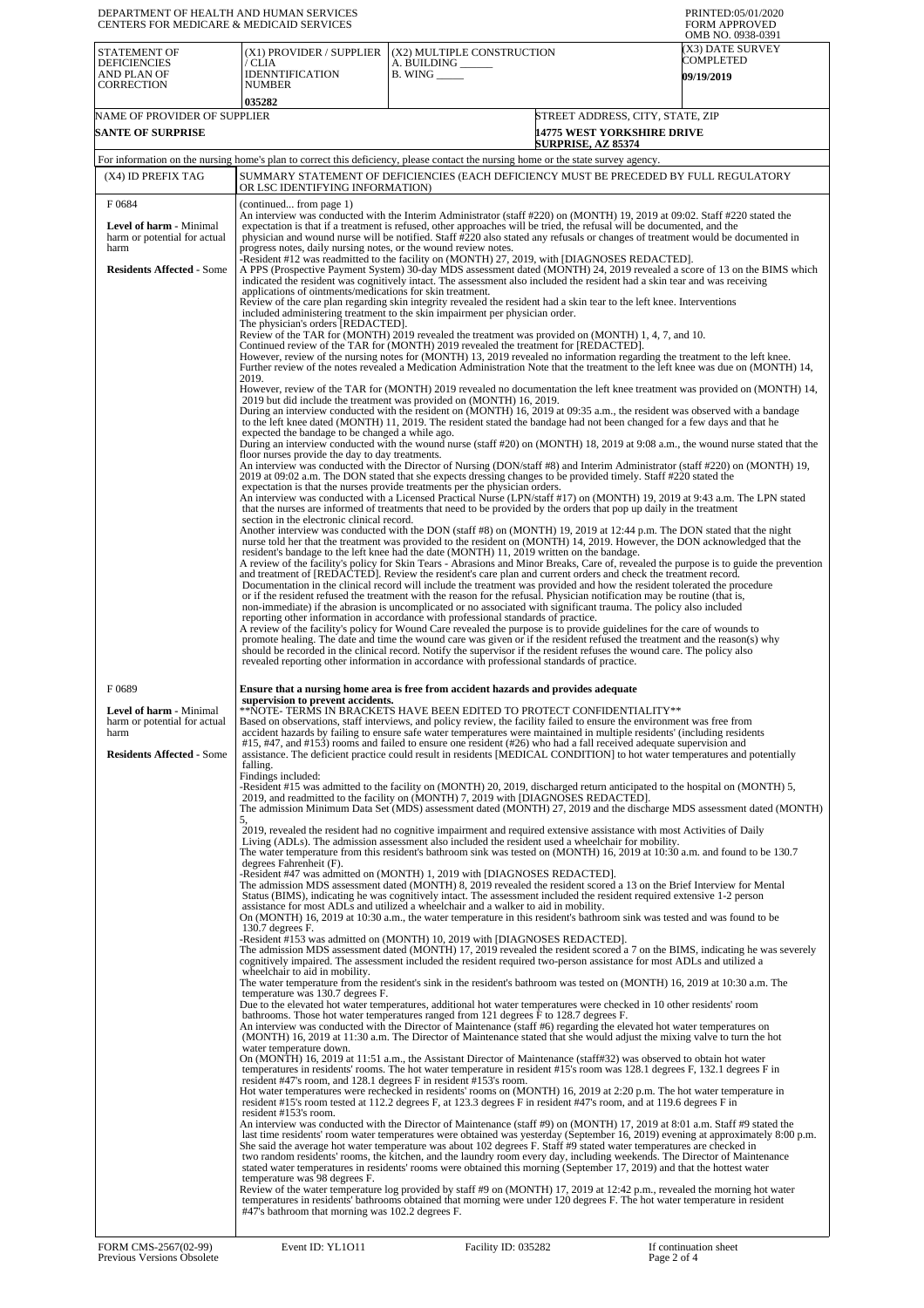| DEPARTMENT OF HEALTH AND HUMAN SERVICES<br><b>CENTERS FOR MEDICARE &amp; MEDICAID SERVICES</b>                                                                                                                                                                                                                                                                                                                                                                                                                                                                                                                                                      |                                                                               | PRINTED:05/01/2020<br><b>FORM APPROVED</b><br>OMB NO. 0938-0391                                                                                                                                                                                                                                                                                                                                                                                                                                                                                                                                                                                                                                                                                                                                                                                                                                                                                                                                                                                                                                                                                                                                                                                                                                                                                                                                                                                                                                                                                                                                                                                                                                                                                                                                                                                                                                                                                                                                                                                                                                                                                                                                                                                                                                                                                                                                                                                                                                                                                                                                                                                                                                                                                                                                                                                                                                                                                                                                                                                                                                                                                                                                                                                                                                                                                                                                                                                                                                                                                                                                                                                                                                                                                                                                                                                                                                                                                                                                                                                                                                                                                                                                                                                                                                                                                                                                                                                                                                                                                                                                                                                                                                                                                                                                                                                                                                                                                                                                                                                                                                                                                                                                                                                                                                                                                                                                                                                                                                                                                                                                                                                                                                                                                                                                                                                                                                                                                                                                                                                                                                                                                                                                                                                                                                                                                                                                                                                                                                                                                                                                                                                                                                                                                                                                                                                                                                                                                                                                                                                                                                                                                                                                                                                                                                                                                                                                                                                                                                                                                                                                                                                                                                                                                                                                                                                                                                                                                                                                                                                                                                                                                                                                                                                                                                                                                                                                                                                                                                                                                                                                                                                                                                                                                                                                                                                                                                                                                                                                                                                                                                                                                                                                                                                                                                                                                                                                                                                                                                                                                                                                                                                                                                                                                                                                                                                                                                                            |  |  |  |
|-----------------------------------------------------------------------------------------------------------------------------------------------------------------------------------------------------------------------------------------------------------------------------------------------------------------------------------------------------------------------------------------------------------------------------------------------------------------------------------------------------------------------------------------------------------------------------------------------------------------------------------------------------|-------------------------------------------------------------------------------|----------------------------------------------------------------------------------------------------------------------------------------------------------------------------------------------------------------------------------------------------------------------------------------------------------------------------------------------------------------------------------------------------------------------------------------------------------------------------------------------------------------------------------------------------------------------------------------------------------------------------------------------------------------------------------------------------------------------------------------------------------------------------------------------------------------------------------------------------------------------------------------------------------------------------------------------------------------------------------------------------------------------------------------------------------------------------------------------------------------------------------------------------------------------------------------------------------------------------------------------------------------------------------------------------------------------------------------------------------------------------------------------------------------------------------------------------------------------------------------------------------------------------------------------------------------------------------------------------------------------------------------------------------------------------------------------------------------------------------------------------------------------------------------------------------------------------------------------------------------------------------------------------------------------------------------------------------------------------------------------------------------------------------------------------------------------------------------------------------------------------------------------------------------------------------------------------------------------------------------------------------------------------------------------------------------------------------------------------------------------------------------------------------------------------------------------------------------------------------------------------------------------------------------------------------------------------------------------------------------------------------------------------------------------------------------------------------------------------------------------------------------------------------------------------------------------------------------------------------------------------------------------------------------------------------------------------------------------------------------------------------------------------------------------------------------------------------------------------------------------------------------------------------------------------------------------------------------------------------------------------------------------------------------------------------------------------------------------------------------------------------------------------------------------------------------------------------------------------------------------------------------------------------------------------------------------------------------------------------------------------------------------------------------------------------------------------------------------------------------------------------------------------------------------------------------------------------------------------------------------------------------------------------------------------------------------------------------------------------------------------------------------------------------------------------------------------------------------------------------------------------------------------------------------------------------------------------------------------------------------------------------------------------------------------------------------------------------------------------------------------------------------------------------------------------------------------------------------------------------------------------------------------------------------------------------------------------------------------------------------------------------------------------------------------------------------------------------------------------------------------------------------------------------------------------------------------------------------------------------------------------------------------------------------------------------------------------------------------------------------------------------------------------------------------------------------------------------------------------------------------------------------------------------------------------------------------------------------------------------------------------------------------------------------------------------------------------------------------------------------------------------------------------------------------------------------------------------------------------------------------------------------------------------------------------------------------------------------------------------------------------------------------------------------------------------------------------------------------------------------------------------------------------------------------------------------------------------------------------------------------------------------------------------------------------------------------------------------------------------------------------------------------------------------------------------------------------------------------------------------------------------------------------------------------------------------------------------------------------------------------------------------------------------------------------------------------------------------------------------------------------------------------------------------------------------------------------------------------------------------------------------------------------------------------------------------------------------------------------------------------------------------------------------------------------------------------------------------------------------------------------------------------------------------------------------------------------------------------------------------------------------------------------------------------------------------------------------------------------------------------------------------------------------------------------------------------------------------------------------------------------------------------------------------------------------------------------------------------------------------------------------------------------------------------------------------------------------------------------------------------------------------------------------------------------------------------------------------------------------------------------------------------------------------------------------------------------------------------------------------------------------------------------------------------------------------------------------------------------------------------------------------------------------------------------------------------------------------------------------------------------------------------------------------------------------------------------------------------------------------------------------------------------------------------------------------------------------------------------------------------------------------------------------------------------------------------------------------------------------------------------------------------------------------------------------------------------------------------------------------------------------------------------------------------------------------------------------------------------------------------------------------------------------------------------------------------------------------------------------------------------------------------------------------------------------------------------------------------------------------------------------------------------------------------------------------------------------------------------------------------------------------------------------------------------------------------------------------------------------------------------------------------------------------------------------------------------------------------------------------------------------------------------------------------------------------------------------------------------------------------------------------------------------------------------------------------------------------------------------------------------------------------------------------------------------------------------------------------------------------------------------------------------------------------------------------------------------------------------------------------------------------------------------------------------------------------------------------------------------------------------------------------------------------------------------------------------------------------------------------------------------------------------------------------|--|--|--|
| (X1) PROVIDER / SUPPLIER<br>/ CLIA<br><b>IDENNTIFICATION</b><br>NUMBER                                                                                                                                                                                                                                                                                                                                                                                                                                                                                                                                                                              | (X2) MULTIPLE CONSTRUCTION<br>A. BUILDING ______<br>$B.$ WING $\_\_\_\_\_\_\$ | (X3) DATE SURVEY<br>COMPLETED<br><b>09/19/2019</b>                                                                                                                                                                                                                                                                                                                                                                                                                                                                                                                                                                                                                                                                                                                                                                                                                                                                                                                                                                                                                                                                                                                                                                                                                                                                                                                                                                                                                                                                                                                                                                                                                                                                                                                                                                                                                                                                                                                                                                                                                                                                                                                                                                                                                                                                                                                                                                                                                                                                                                                                                                                                                                                                                                                                                                                                                                                                                                                                                                                                                                                                                                                                                                                                                                                                                                                                                                                                                                                                                                                                                                                                                                                                                                                                                                                                                                                                                                                                                                                                                                                                                                                                                                                                                                                                                                                                                                                                                                                                                                                                                                                                                                                                                                                                                                                                                                                                                                                                                                                                                                                                                                                                                                                                                                                                                                                                                                                                                                                                                                                                                                                                                                                                                                                                                                                                                                                                                                                                                                                                                                                                                                                                                                                                                                                                                                                                                                                                                                                                                                                                                                                                                                                                                                                                                                                                                                                                                                                                                                                                                                                                                                                                                                                                                                                                                                                                                                                                                                                                                                                                                                                                                                                                                                                                                                                                                                                                                                                                                                                                                                                                                                                                                                                                                                                                                                                                                                                                                                                                                                                                                                                                                                                                                                                                                                                                                                                                                                                                                                                                                                                                                                                                                                                                                                                                                                                                                                                                                                                                                                                                                                                                                                                                                                                                                                                                                                                                         |  |  |  |
| 035282                                                                                                                                                                                                                                                                                                                                                                                                                                                                                                                                                                                                                                              |                                                                               |                                                                                                                                                                                                                                                                                                                                                                                                                                                                                                                                                                                                                                                                                                                                                                                                                                                                                                                                                                                                                                                                                                                                                                                                                                                                                                                                                                                                                                                                                                                                                                                                                                                                                                                                                                                                                                                                                                                                                                                                                                                                                                                                                                                                                                                                                                                                                                                                                                                                                                                                                                                                                                                                                                                                                                                                                                                                                                                                                                                                                                                                                                                                                                                                                                                                                                                                                                                                                                                                                                                                                                                                                                                                                                                                                                                                                                                                                                                                                                                                                                                                                                                                                                                                                                                                                                                                                                                                                                                                                                                                                                                                                                                                                                                                                                                                                                                                                                                                                                                                                                                                                                                                                                                                                                                                                                                                                                                                                                                                                                                                                                                                                                                                                                                                                                                                                                                                                                                                                                                                                                                                                                                                                                                                                                                                                                                                                                                                                                                                                                                                                                                                                                                                                                                                                                                                                                                                                                                                                                                                                                                                                                                                                                                                                                                                                                                                                                                                                                                                                                                                                                                                                                                                                                                                                                                                                                                                                                                                                                                                                                                                                                                                                                                                                                                                                                                                                                                                                                                                                                                                                                                                                                                                                                                                                                                                                                                                                                                                                                                                                                                                                                                                                                                                                                                                                                                                                                                                                                                                                                                                                                                                                                                                                                                                                                                                                                                                                                                            |  |  |  |
| NAME OF PROVIDER OF SUPPLIER<br>STREET ADDRESS, CITY, STATE, ZIP<br><b>SANTE OF SURPRISE</b><br><b>14775 WEST YORKSHIRE DRIVE</b>                                                                                                                                                                                                                                                                                                                                                                                                                                                                                                                   |                                                                               |                                                                                                                                                                                                                                                                                                                                                                                                                                                                                                                                                                                                                                                                                                                                                                                                                                                                                                                                                                                                                                                                                                                                                                                                                                                                                                                                                                                                                                                                                                                                                                                                                                                                                                                                                                                                                                                                                                                                                                                                                                                                                                                                                                                                                                                                                                                                                                                                                                                                                                                                                                                                                                                                                                                                                                                                                                                                                                                                                                                                                                                                                                                                                                                                                                                                                                                                                                                                                                                                                                                                                                                                                                                                                                                                                                                                                                                                                                                                                                                                                                                                                                                                                                                                                                                                                                                                                                                                                                                                                                                                                                                                                                                                                                                                                                                                                                                                                                                                                                                                                                                                                                                                                                                                                                                                                                                                                                                                                                                                                                                                                                                                                                                                                                                                                                                                                                                                                                                                                                                                                                                                                                                                                                                                                                                                                                                                                                                                                                                                                                                                                                                                                                                                                                                                                                                                                                                                                                                                                                                                                                                                                                                                                                                                                                                                                                                                                                                                                                                                                                                                                                                                                                                                                                                                                                                                                                                                                                                                                                                                                                                                                                                                                                                                                                                                                                                                                                                                                                                                                                                                                                                                                                                                                                                                                                                                                                                                                                                                                                                                                                                                                                                                                                                                                                                                                                                                                                                                                                                                                                                                                                                                                                                                                                                                                                                                                                                                                                                            |  |  |  |
|                                                                                                                                                                                                                                                                                                                                                                                                                                                                                                                                                                                                                                                     | <b>SURPRISE, AZ 85374</b>                                                     |                                                                                                                                                                                                                                                                                                                                                                                                                                                                                                                                                                                                                                                                                                                                                                                                                                                                                                                                                                                                                                                                                                                                                                                                                                                                                                                                                                                                                                                                                                                                                                                                                                                                                                                                                                                                                                                                                                                                                                                                                                                                                                                                                                                                                                                                                                                                                                                                                                                                                                                                                                                                                                                                                                                                                                                                                                                                                                                                                                                                                                                                                                                                                                                                                                                                                                                                                                                                                                                                                                                                                                                                                                                                                                                                                                                                                                                                                                                                                                                                                                                                                                                                                                                                                                                                                                                                                                                                                                                                                                                                                                                                                                                                                                                                                                                                                                                                                                                                                                                                                                                                                                                                                                                                                                                                                                                                                                                                                                                                                                                                                                                                                                                                                                                                                                                                                                                                                                                                                                                                                                                                                                                                                                                                                                                                                                                                                                                                                                                                                                                                                                                                                                                                                                                                                                                                                                                                                                                                                                                                                                                                                                                                                                                                                                                                                                                                                                                                                                                                                                                                                                                                                                                                                                                                                                                                                                                                                                                                                                                                                                                                                                                                                                                                                                                                                                                                                                                                                                                                                                                                                                                                                                                                                                                                                                                                                                                                                                                                                                                                                                                                                                                                                                                                                                                                                                                                                                                                                                                                                                                                                                                                                                                                                                                                                                                                                                                                                                                            |  |  |  |
|                                                                                                                                                                                                                                                                                                                                                                                                                                                                                                                                                                                                                                                     |                                                                               |                                                                                                                                                                                                                                                                                                                                                                                                                                                                                                                                                                                                                                                                                                                                                                                                                                                                                                                                                                                                                                                                                                                                                                                                                                                                                                                                                                                                                                                                                                                                                                                                                                                                                                                                                                                                                                                                                                                                                                                                                                                                                                                                                                                                                                                                                                                                                                                                                                                                                                                                                                                                                                                                                                                                                                                                                                                                                                                                                                                                                                                                                                                                                                                                                                                                                                                                                                                                                                                                                                                                                                                                                                                                                                                                                                                                                                                                                                                                                                                                                                                                                                                                                                                                                                                                                                                                                                                                                                                                                                                                                                                                                                                                                                                                                                                                                                                                                                                                                                                                                                                                                                                                                                                                                                                                                                                                                                                                                                                                                                                                                                                                                                                                                                                                                                                                                                                                                                                                                                                                                                                                                                                                                                                                                                                                                                                                                                                                                                                                                                                                                                                                                                                                                                                                                                                                                                                                                                                                                                                                                                                                                                                                                                                                                                                                                                                                                                                                                                                                                                                                                                                                                                                                                                                                                                                                                                                                                                                                                                                                                                                                                                                                                                                                                                                                                                                                                                                                                                                                                                                                                                                                                                                                                                                                                                                                                                                                                                                                                                                                                                                                                                                                                                                                                                                                                                                                                                                                                                                                                                                                                                                                                                                                                                                                                                                                                                                                                                                            |  |  |  |
|                                                                                                                                                                                                                                                                                                                                                                                                                                                                                                                                                                                                                                                     |                                                                               |                                                                                                                                                                                                                                                                                                                                                                                                                                                                                                                                                                                                                                                                                                                                                                                                                                                                                                                                                                                                                                                                                                                                                                                                                                                                                                                                                                                                                                                                                                                                                                                                                                                                                                                                                                                                                                                                                                                                                                                                                                                                                                                                                                                                                                                                                                                                                                                                                                                                                                                                                                                                                                                                                                                                                                                                                                                                                                                                                                                                                                                                                                                                                                                                                                                                                                                                                                                                                                                                                                                                                                                                                                                                                                                                                                                                                                                                                                                                                                                                                                                                                                                                                                                                                                                                                                                                                                                                                                                                                                                                                                                                                                                                                                                                                                                                                                                                                                                                                                                                                                                                                                                                                                                                                                                                                                                                                                                                                                                                                                                                                                                                                                                                                                                                                                                                                                                                                                                                                                                                                                                                                                                                                                                                                                                                                                                                                                                                                                                                                                                                                                                                                                                                                                                                                                                                                                                                                                                                                                                                                                                                                                                                                                                                                                                                                                                                                                                                                                                                                                                                                                                                                                                                                                                                                                                                                                                                                                                                                                                                                                                                                                                                                                                                                                                                                                                                                                                                                                                                                                                                                                                                                                                                                                                                                                                                                                                                                                                                                                                                                                                                                                                                                                                                                                                                                                                                                                                                                                                                                                                                                                                                                                                                                                                                                                                                                                                                                                                            |  |  |  |
| (continued from page 2)                                                                                                                                                                                                                                                                                                                                                                                                                                                                                                                                                                                                                             |                                                                               |                                                                                                                                                                                                                                                                                                                                                                                                                                                                                                                                                                                                                                                                                                                                                                                                                                                                                                                                                                                                                                                                                                                                                                                                                                                                                                                                                                                                                                                                                                                                                                                                                                                                                                                                                                                                                                                                                                                                                                                                                                                                                                                                                                                                                                                                                                                                                                                                                                                                                                                                                                                                                                                                                                                                                                                                                                                                                                                                                                                                                                                                                                                                                                                                                                                                                                                                                                                                                                                                                                                                                                                                                                                                                                                                                                                                                                                                                                                                                                                                                                                                                                                                                                                                                                                                                                                                                                                                                                                                                                                                                                                                                                                                                                                                                                                                                                                                                                                                                                                                                                                                                                                                                                                                                                                                                                                                                                                                                                                                                                                                                                                                                                                                                                                                                                                                                                                                                                                                                                                                                                                                                                                                                                                                                                                                                                                                                                                                                                                                                                                                                                                                                                                                                                                                                                                                                                                                                                                                                                                                                                                                                                                                                                                                                                                                                                                                                                                                                                                                                                                                                                                                                                                                                                                                                                                                                                                                                                                                                                                                                                                                                                                                                                                                                                                                                                                                                                                                                                                                                                                                                                                                                                                                                                                                                                                                                                                                                                                                                                                                                                                                                                                                                                                                                                                                                                                                                                                                                                                                                                                                                                                                                                                                                                                                                                                                                                                                                                                            |  |  |  |
| An interview was conducted with the Interim Administrator (staff #220) on (MONTH) 18, 2019 at 10:45 a.m. Staff #220 stated<br>there had been no complaints about the hot water temperatures. She stated that if staff or residents had complaints about<br>the hot water temperatures, her process would be to investigate the complaint immediately. Staff #220 stated she would test the hot<br>water temperature and that if the hot water temperature was too hot, she would put up a sign requesting that no one use the hot water.<br>She stated she would notify maintenance to adjust the mixing valve and retest the hot water temperature |                                                                               |                                                                                                                                                                                                                                                                                                                                                                                                                                                                                                                                                                                                                                                                                                                                                                                                                                                                                                                                                                                                                                                                                                                                                                                                                                                                                                                                                                                                                                                                                                                                                                                                                                                                                                                                                                                                                                                                                                                                                                                                                                                                                                                                                                                                                                                                                                                                                                                                                                                                                                                                                                                                                                                                                                                                                                                                                                                                                                                                                                                                                                                                                                                                                                                                                                                                                                                                                                                                                                                                                                                                                                                                                                                                                                                                                                                                                                                                                                                                                                                                                                                                                                                                                                                                                                                                                                                                                                                                                                                                                                                                                                                                                                                                                                                                                                                                                                                                                                                                                                                                                                                                                                                                                                                                                                                                                                                                                                                                                                                                                                                                                                                                                                                                                                                                                                                                                                                                                                                                                                                                                                                                                                                                                                                                                                                                                                                                                                                                                                                                                                                                                                                                                                                                                                                                                                                                                                                                                                                                                                                                                                                                                                                                                                                                                                                                                                                                                                                                                                                                                                                                                                                                                                                                                                                                                                                                                                                                                                                                                                                                                                                                                                                                                                                                                                                                                                                                                                                                                                                                                                                                                                                                                                                                                                                                                                                                                                                                                                                                                                                                                                                                                                                                                                                                                                                                                                                                                                                                                                                                                                                                                                                                                                                                                                                                                                                                                                                                                                                            |  |  |  |
| should not exceed 120 degree F.                                                                                                                                                                                                                                                                                                                                                                                                                                                                                                                                                                                                                     |                                                                               |                                                                                                                                                                                                                                                                                                                                                                                                                                                                                                                                                                                                                                                                                                                                                                                                                                                                                                                                                                                                                                                                                                                                                                                                                                                                                                                                                                                                                                                                                                                                                                                                                                                                                                                                                                                                                                                                                                                                                                                                                                                                                                                                                                                                                                                                                                                                                                                                                                                                                                                                                                                                                                                                                                                                                                                                                                                                                                                                                                                                                                                                                                                                                                                                                                                                                                                                                                                                                                                                                                                                                                                                                                                                                                                                                                                                                                                                                                                                                                                                                                                                                                                                                                                                                                                                                                                                                                                                                                                                                                                                                                                                                                                                                                                                                                                                                                                                                                                                                                                                                                                                                                                                                                                                                                                                                                                                                                                                                                                                                                                                                                                                                                                                                                                                                                                                                                                                                                                                                                                                                                                                                                                                                                                                                                                                                                                                                                                                                                                                                                                                                                                                                                                                                                                                                                                                                                                                                                                                                                                                                                                                                                                                                                                                                                                                                                                                                                                                                                                                                                                                                                                                                                                                                                                                                                                                                                                                                                                                                                                                                                                                                                                                                                                                                                                                                                                                                                                                                                                                                                                                                                                                                                                                                                                                                                                                                                                                                                                                                                                                                                                                                                                                                                                                                                                                                                                                                                                                                                                                                                                                                                                                                                                                                                                                                                                                                                                                                                                            |  |  |  |
|                                                                                                                                                                                                                                                                                                                                                                                                                                                                                                                                                                                                                                                     |                                                                               |                                                                                                                                                                                                                                                                                                                                                                                                                                                                                                                                                                                                                                                                                                                                                                                                                                                                                                                                                                                                                                                                                                                                                                                                                                                                                                                                                                                                                                                                                                                                                                                                                                                                                                                                                                                                                                                                                                                                                                                                                                                                                                                                                                                                                                                                                                                                                                                                                                                                                                                                                                                                                                                                                                                                                                                                                                                                                                                                                                                                                                                                                                                                                                                                                                                                                                                                                                                                                                                                                                                                                                                                                                                                                                                                                                                                                                                                                                                                                                                                                                                                                                                                                                                                                                                                                                                                                                                                                                                                                                                                                                                                                                                                                                                                                                                                                                                                                                                                                                                                                                                                                                                                                                                                                                                                                                                                                                                                                                                                                                                                                                                                                                                                                                                                                                                                                                                                                                                                                                                                                                                                                                                                                                                                                                                                                                                                                                                                                                                                                                                                                                                                                                                                                                                                                                                                                                                                                                                                                                                                                                                                                                                                                                                                                                                                                                                                                                                                                                                                                                                                                                                                                                                                                                                                                                                                                                                                                                                                                                                                                                                                                                                                                                                                                                                                                                                                                                                                                                                                                                                                                                                                                                                                                                                                                                                                                                                                                                                                                                                                                                                                                                                                                                                                                                                                                                                                                                                                                                                                                                                                                                                                                                                                                                                                                                                                                                                                                                                            |  |  |  |
| Review of the care plan initiated 8/28/2019 revealed the resident was at risk for falls and fall related injuries due to<br>decline in independent function, deconditioning, and weakness. The goal was that the resident will be free of falls and<br>fall related significant injury. Interventions included anticipating and meeting basic needs, not leaving the resident<br>alone in the bathroom, keeping needed personal and care items, water etc., in reach, and providing Orange You Special                                                                                                                                              |                                                                               |                                                                                                                                                                                                                                                                                                                                                                                                                                                                                                                                                                                                                                                                                                                                                                                                                                                                                                                                                                                                                                                                                                                                                                                                                                                                                                                                                                                                                                                                                                                                                                                                                                                                                                                                                                                                                                                                                                                                                                                                                                                                                                                                                                                                                                                                                                                                                                                                                                                                                                                                                                                                                                                                                                                                                                                                                                                                                                                                                                                                                                                                                                                                                                                                                                                                                                                                                                                                                                                                                                                                                                                                                                                                                                                                                                                                                                                                                                                                                                                                                                                                                                                                                                                                                                                                                                                                                                                                                                                                                                                                                                                                                                                                                                                                                                                                                                                                                                                                                                                                                                                                                                                                                                                                                                                                                                                                                                                                                                                                                                                                                                                                                                                                                                                                                                                                                                                                                                                                                                                                                                                                                                                                                                                                                                                                                                                                                                                                                                                                                                                                                                                                                                                                                                                                                                                                                                                                                                                                                                                                                                                                                                                                                                                                                                                                                                                                                                                                                                                                                                                                                                                                                                                                                                                                                                                                                                                                                                                                                                                                                                                                                                                                                                                                                                                                                                                                                                                                                                                                                                                                                                                                                                                                                                                                                                                                                                                                                                                                                                                                                                                                                                                                                                                                                                                                                                                                                                                                                                                                                                                                                                                                                                                                                                                                                                                                                                                                                                                            |  |  |  |
| of the bathroom.                                                                                                                                                                                                                                                                                                                                                                                                                                                                                                                                                                                                                                    |                                                                               |                                                                                                                                                                                                                                                                                                                                                                                                                                                                                                                                                                                                                                                                                                                                                                                                                                                                                                                                                                                                                                                                                                                                                                                                                                                                                                                                                                                                                                                                                                                                                                                                                                                                                                                                                                                                                                                                                                                                                                                                                                                                                                                                                                                                                                                                                                                                                                                                                                                                                                                                                                                                                                                                                                                                                                                                                                                                                                                                                                                                                                                                                                                                                                                                                                                                                                                                                                                                                                                                                                                                                                                                                                                                                                                                                                                                                                                                                                                                                                                                                                                                                                                                                                                                                                                                                                                                                                                                                                                                                                                                                                                                                                                                                                                                                                                                                                                                                                                                                                                                                                                                                                                                                                                                                                                                                                                                                                                                                                                                                                                                                                                                                                                                                                                                                                                                                                                                                                                                                                                                                                                                                                                                                                                                                                                                                                                                                                                                                                                                                                                                                                                                                                                                                                                                                                                                                                                                                                                                                                                                                                                                                                                                                                                                                                                                                                                                                                                                                                                                                                                                                                                                                                                                                                                                                                                                                                                                                                                                                                                                                                                                                                                                                                                                                                                                                                                                                                                                                                                                                                                                                                                                                                                                                                                                                                                                                                                                                                                                                                                                                                                                                                                                                                                                                                                                                                                                                                                                                                                                                                                                                                                                                                                                                                                                                                                                                                                                                                                            |  |  |  |
| what was wrong.<br>Monday.                                                                                                                                                                                                                                                                                                                                                                                                                                                                                                                                                                                                                          |                                                                               |                                                                                                                                                                                                                                                                                                                                                                                                                                                                                                                                                                                                                                                                                                                                                                                                                                                                                                                                                                                                                                                                                                                                                                                                                                                                                                                                                                                                                                                                                                                                                                                                                                                                                                                                                                                                                                                                                                                                                                                                                                                                                                                                                                                                                                                                                                                                                                                                                                                                                                                                                                                                                                                                                                                                                                                                                                                                                                                                                                                                                                                                                                                                                                                                                                                                                                                                                                                                                                                                                                                                                                                                                                                                                                                                                                                                                                                                                                                                                                                                                                                                                                                                                                                                                                                                                                                                                                                                                                                                                                                                                                                                                                                                                                                                                                                                                                                                                                                                                                                                                                                                                                                                                                                                                                                                                                                                                                                                                                                                                                                                                                                                                                                                                                                                                                                                                                                                                                                                                                                                                                                                                                                                                                                                                                                                                                                                                                                                                                                                                                                                                                                                                                                                                                                                                                                                                                                                                                                                                                                                                                                                                                                                                                                                                                                                                                                                                                                                                                                                                                                                                                                                                                                                                                                                                                                                                                                                                                                                                                                                                                                                                                                                                                                                                                                                                                                                                                                                                                                                                                                                                                                                                                                                                                                                                                                                                                                                                                                                                                                                                                                                                                                                                                                                                                                                                                                                                                                                                                                                                                                                                                                                                                                                                                                                                                                                                                                                                                                            |  |  |  |
|                                                                                                                                                                                                                                                                                                                                                                                                                                                                                                                                                                                                                                                     |                                                                               | For information on the nursing home's plan to correct this deficiency, please contact the nursing home or the state survey agency.<br>SUMMARY STATEMENT OF DEFICIENCIES (EACH DEFICIENCY MUST BE PRECEDED BY FULL REGULATORY<br>OR LSC IDENTIFYING INFORMATION)<br>to ensure hot water temperatures are at a safe temperature. Staff #220 stated their policy states hot water temperatures<br>The facility's policy regarding the Safety of Water Temperatures revealed water in the facility shall be kept within a<br>temperature range to prevent scalding of residents. The policy included water heaters that service resident rooms,<br>bathrooms, common areas, and tub/shower areas shall be set to temperatures of no more than 120 degrees F, or the maximum<br>allowable temperature, per state regulation. The policy also included direct-care staff shall be informed of risk factors<br>for scalding/burns that are more common in the elderly, such as decreased skin thickness and sensitivity, [MEDICAL<br>CONDITION], reduced reaction time, and decreased cognition, mobility, and communication.<br>-Resident #26 was admitted to the facility on [DATE] with [DIAGNOSES REDACTED].<br>Review of the Admission Evaluation dated 8/27/2019 included a fall risk assessment which contained documentation the<br>resident had not had a fall anytime in the last 6 months prior to admission.<br>Review of the physician orders [REDACTED].<br>universal communication identifiers.<br>The care plan regarding activities of daily living (ADLs) initiated 8/28/2019 revealed the resident had a self-care deficit<br>as evidenced by the need for assistance with ADLs related to muscle weakness. Interventions included the resident required<br>1-2 staff participation with personal hygiene/oral care, toilet use, transfers, and re-positioning.<br>Review of the admission Minimum Data Set (MDS) assessment dated [DATE] revealed a score of 13 on the Brief Interview for<br>Mental Status which indicated the resident was cognitively intact. The assessment included the resident had visual<br>impairment and did not use corrective lenses or other visual aids during the vision assessment. The assessment also<br>included the resident did not have a fall 6 month prior to admission or since admission. The assessment revealed the<br>resident required extensive assistance of two plus staff for transfer and toilet use. The assessment further revealed the<br>resident was not stable when moving on and off the toilet and was only able to stabilize with human assistance.<br>Review of the care plan revealed the resident had impaired vision related to right eye [MEDICAL CONDITION] initiated (MONTH)<br>6, 2019. The goal was that the resident would remain safe and accept assistance in daily routine. Interventions included<br>placing personal items within reach and ensuring the room is free from clutter.<br>During an observation conducted of the resident's room on 09/16/2019 at 8:07 AM, resident #26 was observed in the bathroom<br>on the commode with the bathroom door open. No wheelchair was observed in the bathroom. After exiting the resident's room,<br>it was two minutes later that the resident could be heard from the hallway two rooms down yelling out for help. The call<br>light above the door of the resident's room was observed on. At 08:12 AM, a Central Supply/Scheduler (staff #3) walked past the<br>resident's room and did not enter the room or acknowledge the call light. At 8:13 AM, a Case Manager (Licensed<br>Practical Nurse/staff #20) walked past the resident's room and did not stop to see why the resident had her call light on.<br>A few seconds later the resident was heard again calling for help. At 8:16 AM a Licensed Practical Nurse (LPN/staff #153)<br>wheeling a medication cart stopped in front of resident's room. The LPN was heard asking, What happened. After entering the room,<br>the resident was observed by the surveyor on the floor of the bathroom and a wheelchair was observed in the doorway<br>A nursing noted dated 9/16/2019 written by staff #153 at 2:02 PM revealed the resident was found lying on the bathroom<br>floor. The resident stated that she was trying to reach the cap of the toothpaste on the floor. The resident stated the<br>wheelchair moved and she fell. The note included staff #153 and two other staff members assisted the resident into her<br>wheelchair. No injuries notes, the resident denied pain or discomfort. The note included neuro checks were initiated and<br>the physician, Administrator, Director of Nursing, and family were notified.<br>Review of the fall investigation report dated 9/16/2019 revealed that on 9/16/2019 at approximately 8:10 AM; the resident<br>wheeled herself to the bathroom, saw a toothpaste cap on the floor, reached for the cap and fell on the floor. The resident activated<br>her call light for assistance. The report included the resident stated she forgot to lock the wheelchair.<br>An observation was conducted of the resident's room on 09/17/2019 at 11:50 AM. The resident was observed sitting in her<br>wheelchair on the left side of her bed with her necklace call pendent around her neck. The bedside table with a water cup<br>and tissue box on it was at the end of the bed out of the resident's reach.<br>At this time, an interview was conducted with the resident. The resident stated that she fell while reaching for the cap to<br>her toothpaste. The resident stated she was in the bathroom alone and that usually staff do not allow her to be alone in<br>the bathroom. The resident also stated she fell on her bottom and that today the right side of her bottom hurts.<br>Another observation was conducted on 09/17/2019 at 3:30 PM of the resident's room. The bedside table containing water and<br>tissues was observed on the right side of the bed and the resident was observed on the left side of the bed sitting in her<br>wheelchair. The resident was observed with the necklace call pendant around her neck.<br>An interview was conducted on 09/18/2019 at 8:06 AM with a Certified Nursing Assistant (CNA/staff #215) who was caring for<br>the resident. She stated if a resident is a fall risk, she checks on the resident frequently. The CNA stated resident #26<br>can stand but someone needs to be on standby assist because sometimes the resident falls. The CNA stated the resident is on the<br>Orange You Special program so the resident should not to be left alone in the restroom. She also stated that if the<br>resident wanted privacy, she would stand outside the bathroom door, stay in the room, or stay right outside the room in the hallway.<br>During an interview conducted on 09/18/2019 at 9:50 AM with staff #3, she stated that if she had seen the call light on she<br>would have answered it. She stated that if a resident was calling out from the bathroom she would go into bathroom to see<br>An interview was conducted with staff #20 on 09/18/2019 at 12:17 PM. He stated that he did not see resident #26's call light on when<br>he walked by the resident's room. The LPN stated that it is everyone's responsibility to answer call lights. The<br>LPN also stated that he is observant and always looks to see if any call lights are on as he walks down the hallways.<br>An interview was conducted with the Director of Nursing (DON/staff #8) and the Assistant Director of Nursing (ADON/staff<br>#64) on 09/18/2019 at 12:45 PM. The ADON stated there is an intervention on the resident's care plan stating she is not to<br>be left in the bathroom alone. The DON stated she is not sure why someone would place that specific intervention on the<br>resident's care plan and that it should have been removed. The DON stated the resident has the right to be in the bathroom<br>by herself if she wants and the staff can stand outside her bathroom door. The ADON stated it is her expectation that the<br>staff make regular observations in the hallways to identify any issues with the residents. The ADON stated it is facility<br>standards to look for call lights that are on and answer them in a timely manner. The DON stated the staff can stand<br>outside the bathroom door or in the hallway if there is a concern with the resident being in the bathroom alone.<br>An interview was conducted with the Interim Administrator (staff #220) on 09/18/2019 at 1:18 PM. She stated the resident is<br>ultimately responsible for her safety. Staff #220 stated if a resident falls and staff are not present and the resident is<br>able to make their own choices, then the staff are not responsible.<br>An interview was conducted with the resident #26 and a Certified Occupational Therapy Assistant (COTA/staff #147) on<br>09/19/2019 at 8:31 AM. The resident stated that every time she uses the toilet, she needs help moving onto the commode. She stated<br>that on Monday morning, 9/16/2019, one of the staff members did help her onto the toilet but she could not remember<br>which one. Resident #26 stated that she leaned over to get a toothpaste cap off the floor and that is when she fell. She<br>stated she hit the call light after she fell on the floor. Staff #147 stated she was not aware the resident had fallen on<br>Review of the facility's policy titled Falls - Clinical Protocol revised (MONTH) 2012 revealed that as part of the initial<br>assessment, the clinical staff with the help of the physician will identify risk factors for subsequent falling. Staff will document risk<br>factors in the resident's clinical record and discuss the resident's fall risk. Risk factors for subsequent |  |  |  |